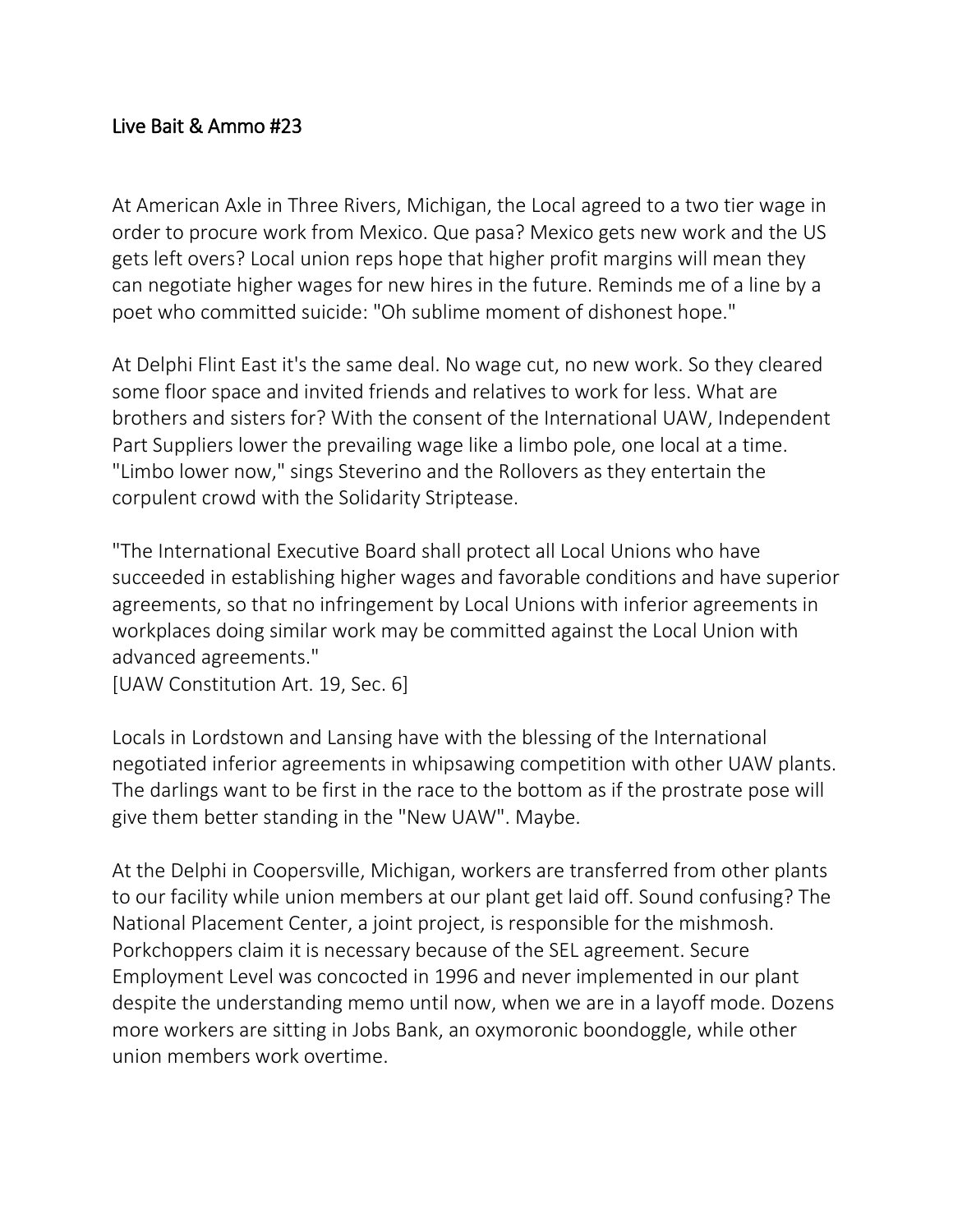There are job openings at a GM stamping plant in our area, but working members who put in for transfers have priority over laid off members for job openings. That's a new one, hey? I'll bet the CAW is in a hurry to pick up on that little gem of manipulative rationality. Everybody is thumbing through Appendix L.S.M.F.T. hoping to strike it lucky and find a map through the morass.

Diviners tell us you have to go to Vegas, drink tequila for a week, devour a 75 page virtuality schematic served with steamed software and two pounds of battered footnotes before you can begin to crack the nut of Joint Wisdom contained in the Living Agreement. Notice, no one calls it a contract anymore.

The National Living Agreement wasn't written by anyone who ever worked for a living. It was written by attorneys with evasive personality disorders in a convoluted contortion of circumstantial locution with diabolically complicated references to memo-conundrums, unpublished letters, and appendixes riddled with inexplicable double jointness. In other words it has more loopholes than the Happy Hooker's fishnet stockings.

It wasn't meant to be understood. If it was, outsourcing would be a strikable issue; the national contract would not be ratified until all local contracts were ratified; job security would mean full employment by means of a shorter work week with no loss of income; Health & Safety would come equipped with teeth and balls; whipsawing would be taboo; and plant closings and sell outs would be met with massive strikes. It's not complicated. Every worker can understand solidarity.

When Daimler presented the Canadians with a plan to lay off some shifts and work overtime to meet demand. CAW Local Union President Ken Lewenza said union members would not build a single minivan on overtime. Daimler backed down and reduced the line speed instead of the workforce. Windsor saved 600 jobs. Meanwhile, Yokich is polishing his putz.

The UAW International owes us an explanation. The International owes it to us to visit each and every local in the country and answer our questions directly, member to member. Recently, Hoffa Jr. visited Teamster Local 406 in Grand Rapids, Michigan. Has anyone seen Yokich outside the bunker? Do you expect he'll be making the rounds of your local trying to swing some votes for the Rollover Caucus?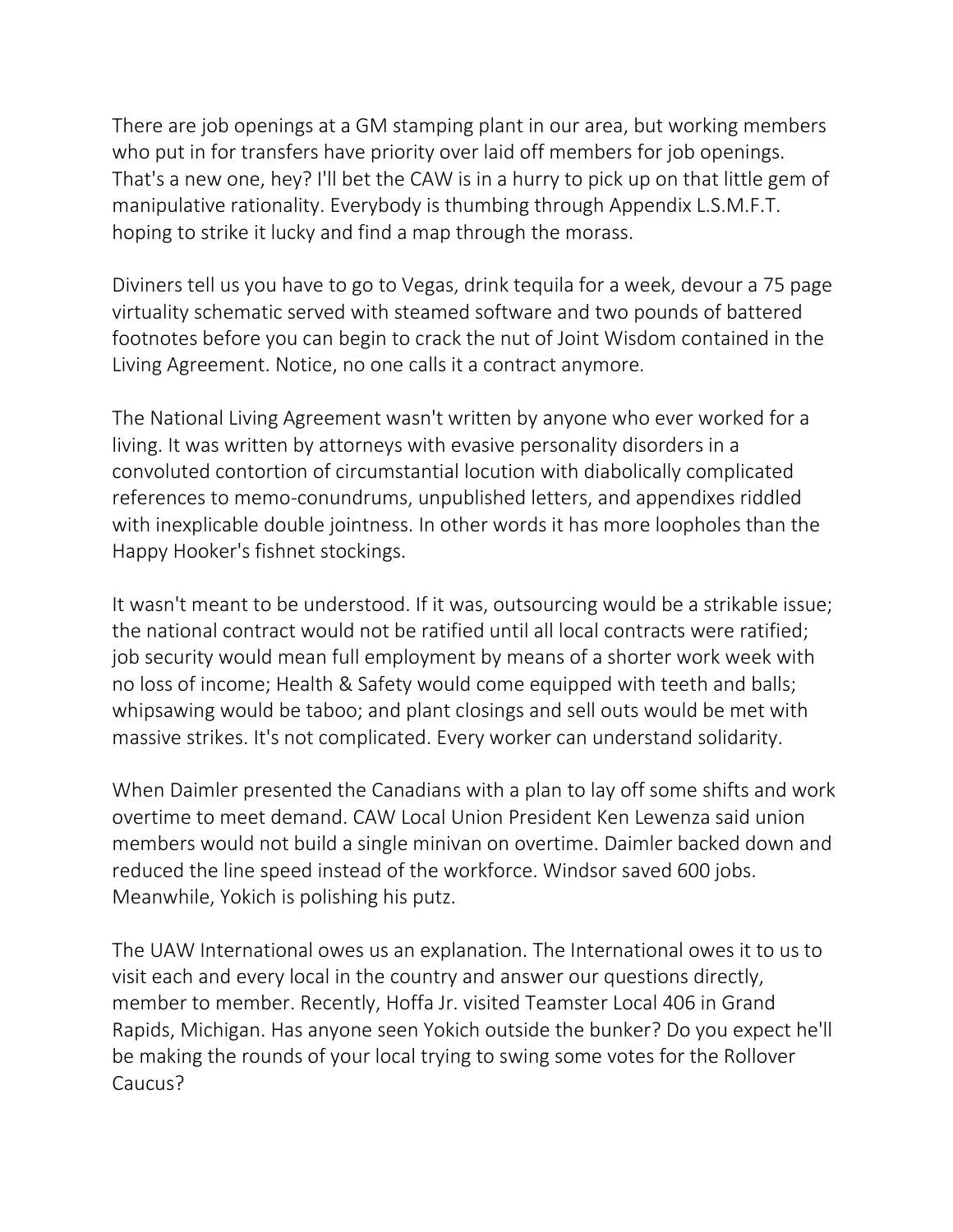J.T. Battenberg, the CEO of Delphi, visited our homey little plant in the sticks, but we have never seen Yokich or Shoemaker. Our Regional Director, George Andros, will meet with corporate honchos, but not the rank and file. Most members wouldn't recognize their regional rep if they saw him, and few even know his name other than "that fat bastard".

In the old days disputes were resolved at the point of origin, the shop floor. Speedups crashed against reinforced walls of resistance called solidarity slow downs. Workers didn't rely on the wily connivings of backroom negotiators. Union members didn't count on shyster legalese to weave a path of least resistance through the greased palms.

Labor didn't plead. Labor shut down, sat down, and occupied. Heavy handed foremen encountered sledge hammer retaliation. When management wouldn't cooperate, labor wouldn't work. Lines of demarcation stood solid as I-beams. The arrangement was clear and simple. Everyone understood the rules, the roles, and which side they were on.

Now every petty disagreement is bumped to upper echelons where the clean fingernails do their dirty work. Speedups, shut downs, layoffs, outsourcing, are not resisted, it's all arranged so as not to disturb the flow of profit. The UAW invests more money in golf courses and junkets than organizing.

We entrusted our destiny to appointed reps. Shame on us for betraying democracy. Shame on us for allowing ourselves to be lulled into passivity by the opiate of comfort and the promise of profit sharing.

The solution isn't more militant leaders, the solution is more militant members. The solution doesn't depend on slicker reps, the solution depends on more democracy. Real power is not enshrined in Solidarity House. Real power is in the grip of human hands on the levers of production, the wheels of transportation, the engines of automation.

We may not own the factory, but we control the means of production because we are the means of production. We may not control the investment of capital but we